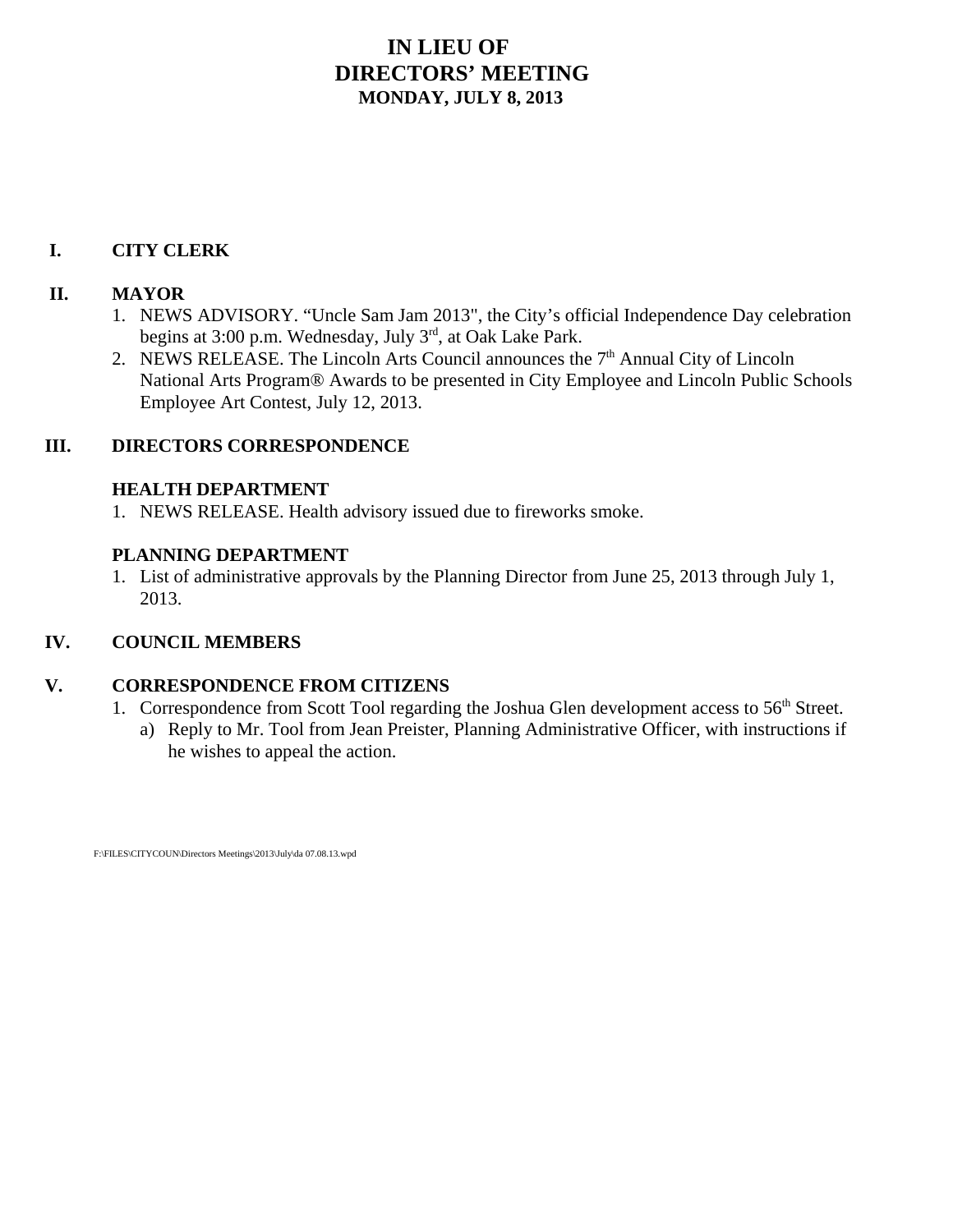

# **NEWS ADVISORY**

MAYOR CHRIS BEUTLER lincoln.ne.gov

#### **OFFICE OF THE MAYOR** 555 South 10th Street, Lincoln, NE 68508,402- 441-7511

**DATE:** July 2, 2013 **FOR MORE INFORMATION:** David Norris, Citizen Information Center (CIC) work: 402-441-7547, cell 402-540-2780

"Uncle Sam Jam 2013," the City's official Independence Day celebration, begins at 3 p.m. **Wednesday, July 3 at Oak Lake Park** in the area of Charleston Street and Sun Valley Blvd. The celebration culminates with the Zambelli Internationale fireworks display at 10 p.m.

Live music returns to the celebration as the Meadowlark Music Festival presents Trinkle Brass Works, a 14-piece brass and percussion ensemble.

Dave Norris of CIC is the City contact at the park. He can be reached via cell phone at 402-540-2780.

For more information on the celebration, visit the City website at lincoln.ne.gov (keyword: uncle sam jam).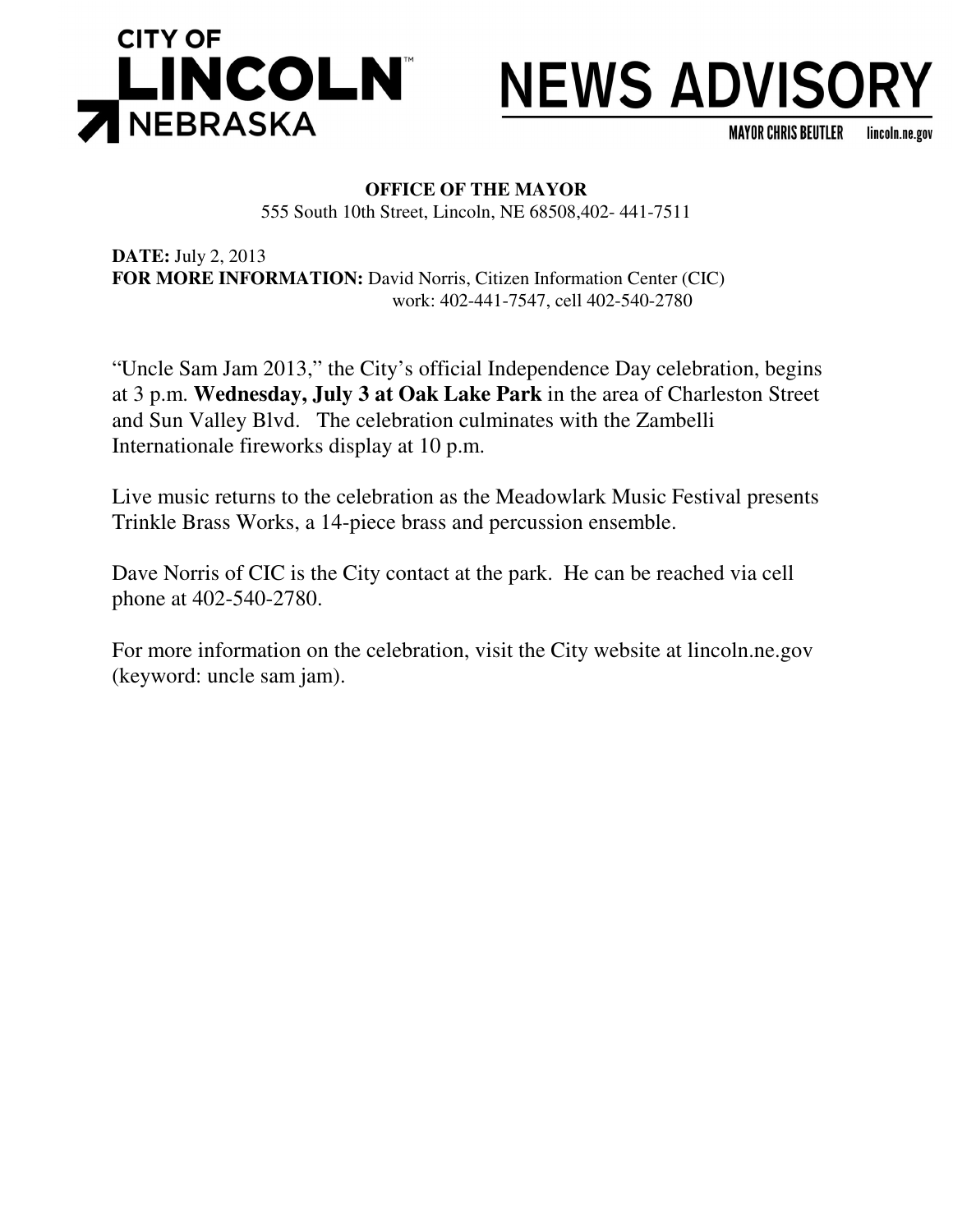#### FOR IMMEDIATE RELEASE

The Lincoln Arts Council announces the 7th annual City of Lincoln National Arts Program® Awards to be presented in City Employee and Lincoln Public Schools Employee Art Contest Lincoln, Nebraska July 2, 2013

The National Arts Program® was established in 1982 to identify, showcase, and reward the visual artistic talent in America. The program sponsors 82 venues in 38 states. Coordinated by the AmeriCorps staff at the Lincoln Arts Council, this is the seventh year Lincoln has had the chance to offer this opportunity to our community. Every year, the National Arts Program invites City of Lincoln Employees and Lincoln Public Schools and their family members to participate in this exhibition opportunity. The National Arts Program is designed to give visual artists, at all skill levels, an uninhibited opportunity to exhibit their work in a professional manner and to compete for cash prizes. This exhibit is judged by professional artists and visual art professionals in Amateur, Intermediate, Professional, Teen and Youth classifications, and it is free to all.

This year the program has 66 registered participants who will exhibit 110 pieces of artwork. Eligibility for this program requires that the artwork has been created within the last 3 years and fits into one of the six categories which include: Painting, Works on Paper, Photography, Sculpture, Craft, and Mixed Media.

The Lincoln Arts Council invites the community of Lincoln to attend the opening reception and presentation of awards, which will be held at Bennett Martin Library on July 12, 2013 at 6pm.

Prizes will be awarded by classification: **Adult** (Amateur, Intermediate and Professional): 3 - First Place Awards of \$300; 3 - Second Place Awards of \$200; and 3 - Third Place Awards of \$100

**Youth / Teen** : 2 - First Place Awards of \$75; 2- Second Place Awards of \$50; and 2 - Third Place Awards of \$25

A **Best of Show** Award of \$300 will also be presented

Additional awards including Honorable Mentions and Youth Scholarship classes to the LUX Center for the Arts will be awarded at the discretion of the judges.

The exhibit is free to the public and will take place at the following Lincoln City Library locations: Eiseley Branch, 1530 Superior St.; Gere Branch, 2400 S. 56th St.; Walt Branch, 6701 S. 14th St.; and Bennett Martin Library, 136 S.14th St. All artwork entered will be exhibited July 12 through August 9, 2013. We encourage the public to visit this exhibition in the libraries to experience and witness the talent that lies within our community.

This program is coordinated by the Lincoln Arts Council and is sponsored by the National Arts Program Foundation with the support and cooperation of the City of Lincoln and Lincoln Public Schools. The National Arts Program is coordinated by AmeriCorps staff at Lincoln Arts Council. A special thank you to the LUX Center for the Arts for providing the youth scholarship awards for this year's program.

Contact Information: Lincoln Arts Council Mollie Magnuson Arts Associate: Programming 402-434-2787 mollie@artscene.org 1701 S  $17^{th}$  Street, Suite 1A Lincoln, NE 68502

END ###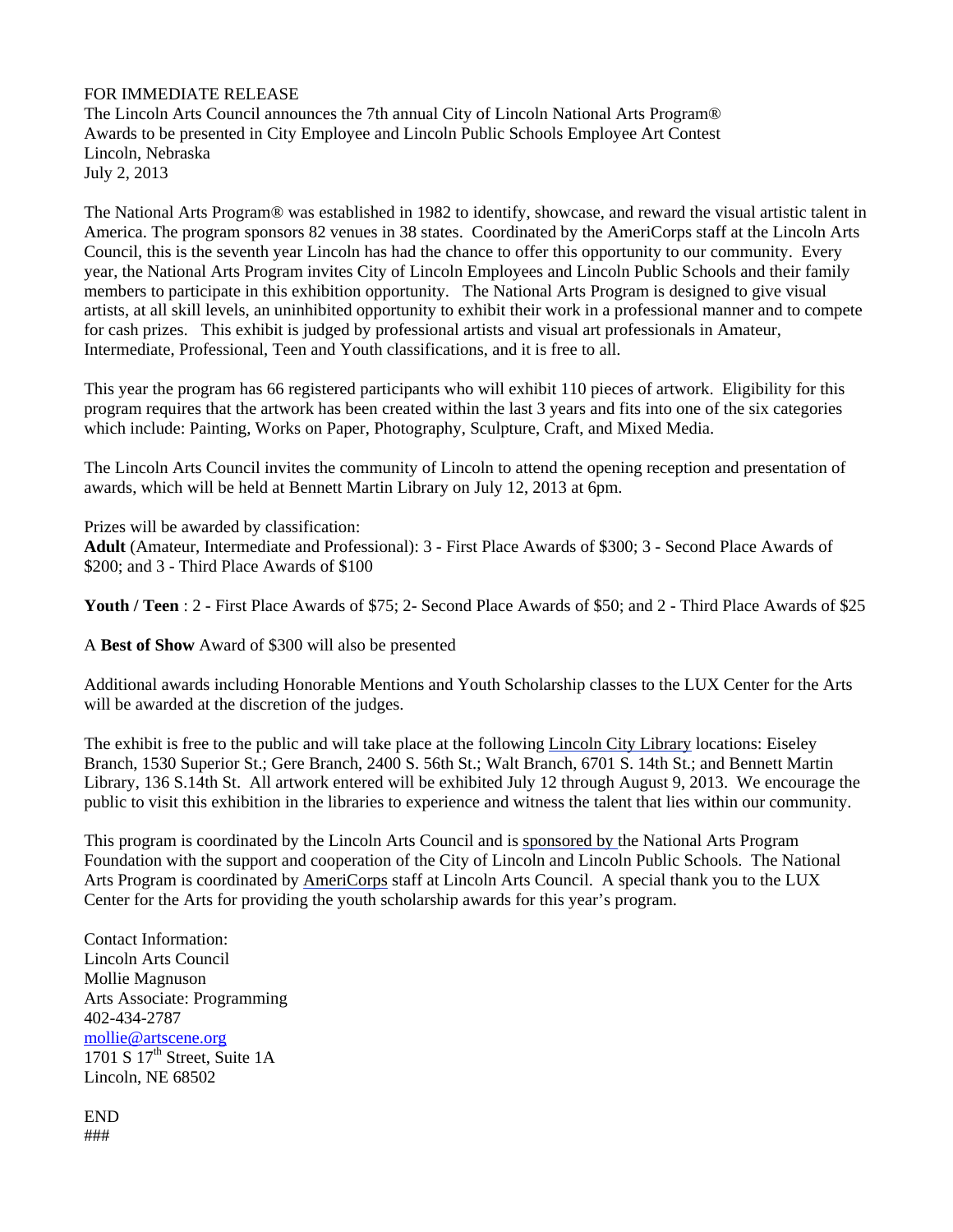

## **NEWS RELEASE**

**MAYOR CHRIS BEUTLER** lincoln.ne.gov

#### **LINCOLN-LANCASTER COUNTY HEALTH DEPARTMENT** 3140 "N" Street, Lincoln, NE 68510, 402-441-8000

#### **FOR IMMEDIATE RELEASE:** July 2, 2013 **FOR MORE INFORMATION:** Chris Schroeder, Health Department, 402-441-6272

### **HEALTH ADVISORY ISSUED DUE TO FIREWORKS SMOKE**

The Lincoln-Lancaster County Health Department (LLCHD) today issued a Health Advisory for people with asthma, other respiratory conditions or heart disease due to high levels of smoke from fireworks.

In recent years, LLCHD has found high levels of particulate air pollution from the night of July 3 through the morning of July 5, resulting in the Air Quality Index level of "Unhealthy for Sensitive Groups. Fireworks may be used in the City of Lincoln from 8 a.m. to 11 p.m. July 3 and 8 a.m. to 11:59 p.m. July 4.

"It is very likely that there will be high concentrations of fine particle pollution due to fireworks," said Chris Schroeder, LLCHD Air Quality Program Supervisor. "Those most affected are the young, the elderly, and those sensitive individuals with respiratory conditions."

Schroeder said fine particle pollution is so small that it can get deep into the lungs and enter the blood stream, causing serious health problems. He said most people will not be affected, but warned that even a few hours of exposure to high levels of particles can aggravate lung disease, cause asthma attacks and acute bronchitis, and may increase the chances of respiratory infection. For people with heart disease, short-term exposures to high levels of particle pollution have been linked to angina, heart attacks and arrhythmia.

Schroeder said those at risk should avoid extensive physical activity outdoors or remain indoors with windows and doors closed. Those who experience health effects are encouraged to consult their doctor.

For more information, visit health.lincoln.ne.gov.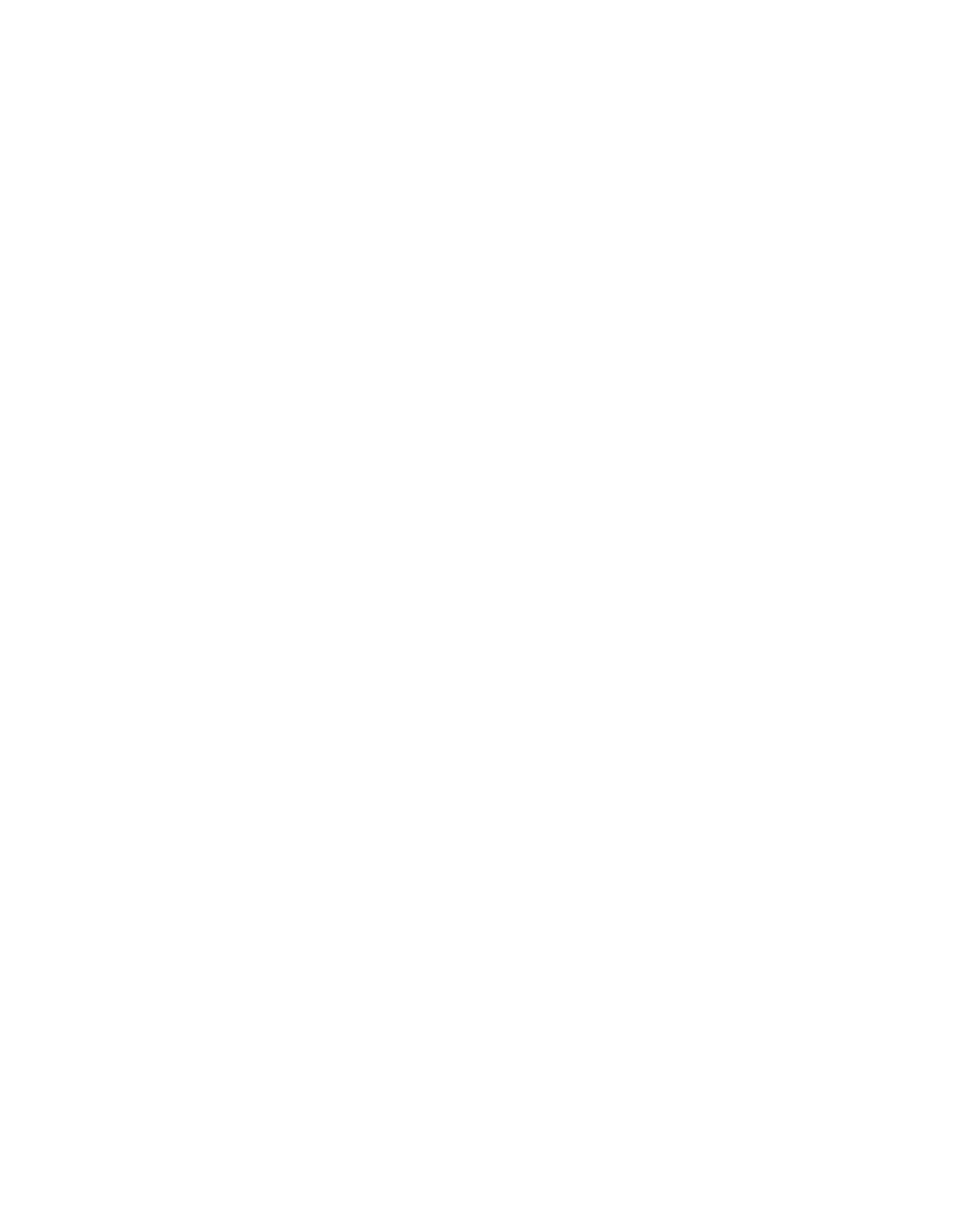

## *Memorandum*

|  | <i>Date:</i> $\leftrightarrow$ July 2, 2013              |
|--|----------------------------------------------------------|
|  | $To: \leftrightarrow$ City Clerk                         |
|  | $From: \leftrightarrow$ Teresa McKinstry, Planning Dept. |

- $Re: \rightarrow$  Administrative Approvals
	- $cc:$   $\rightarrow$  Jean Preister

This is a list of the administrative approvals by the Planning Director from June 25, 2013 through July 1, 2013:

**Administrative Amendment No. 13013**, approved by the Planning Director on June 28, 2013, requested by Center Associates, LLC, to extend the time for two years to install sidewalks and street trees for King Ridge Addition, Lots 3-8, on property located at N.  $27<sup>th</sup>$ St. and Folkways Blvd. The improvements shall be completed by June 28, 2015.

**Administrative Amendment No. 13027**, approved by the Planning Director on July 1, 2013, requested by Village Gardens Development Co., to extend the time for two years to install the sidewalks along non-major streets, a pedestrian sidewalk, street trees along a non-major street, trees along an improved major street and for a landscape screen along Pine Lake Rd. for Village Gardens 1<sup>st</sup> Addition, on property generally located at S. 56<sup>th</sup> St. and Pine Lake Rd. The improvements shall be completed by July 1, 2015.

**Administrative Amendment No. 13035** to Special Permit No. 1609, Paul VI Heights Community Unit Plan, approved by the Planning Director on July 1, 2013, requested by Progress for People LLC, to reduce the area of the community unit plan by removing the area west of N.  $18<sup>th</sup>$  St.; realigning N.  $18<sup>th</sup>$  St. and reducing the allowed density from 57 dwelling units to 37 dwelling units on property generally located at N. 18<sup>th</sup> St. and Superior St.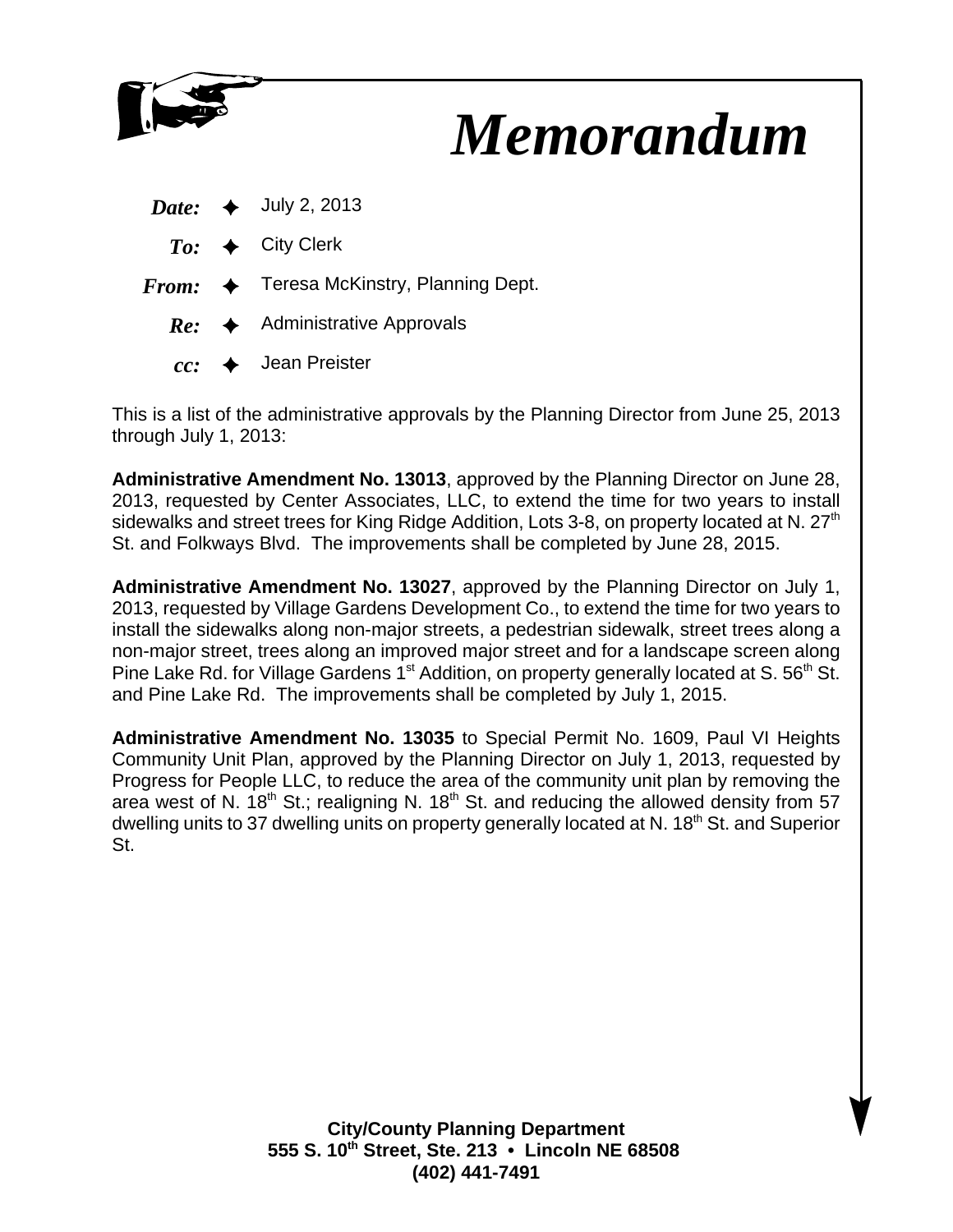#### **Mary M. Meyer**

**Subject:** Josuha Glen Development

**From:** ScottATool@aol.com [mailto:ScottATool@aol.com] **Sent:** Wednesday, July 03, 2013 8:57 AM 615 Shadow Pines Drive

Lincoln, Ne 68516

July 3, 2013

I am extremely disappointed with the recent decision by the Planning and Engineering departments to approve the Joshua Glen development while denying them direct access to  $56<sup>th</sup>$  Street. The city has a guideline to control access to arterial streets only every quarter mile. The blind following of this guideline was used within this decision, without regard to the unique circumstances of the area. This area of Lincoln in constrained by 56<sup>th</sup> Street, Pine Lake Road, city parkland, Beal Slough and railroad tracks.

Currently the resolution and permit require that access to Joshua Glen be via Shadow Pines Drive, with the thought that additional access could be achieved at a later date when additional property develops. There is currently no time line or estimate when this development could occur, as multiple properties are involved.

If Joshua Glen is developed as currently permitted and the traffic becomes an issue there will be no available fix until such time further development occurs. I support giving Joshua Glen temporary access to northbound 56<sup>th</sup> Street until such time that the development occurs to provide a full intersection at Cumberland Drive. This allows improved access to area for routine traffic along with emergency access.

If I compare our area to the property across  $56<sup>th</sup>$  Street to the west, they have access to  $56<sup>th</sup>$  Street at Madalyn Road, Shadow Pines Drive, and Cumberland Drive. They also have access to Pine Lake Road, South 40<sup>th</sup> and Old Cheney Road. We in the Shadow Pines neighborhood ONLY have Shadow Pines Drive, and additional access to any street is not in the foreseeable future.

It appears that the city applies this guideline of every quarter mile access inconsistently as Madalyn Drive has full access to 56<sup>th</sup> Street and the recent relocation of the entrance to Edgewood Shopping Center for the convenience of CVS. This full access to 56<sup>th</sup> street is approximately one block from Shady Creek Court which is signal controlled.

I ask that the city allow the Joshua Glen development to have access to northbound 56<sup>th</sup> Street until such time that development would occur to allow full access at Cumberland Drive.

Please feel to reach out to me if you need any additional information from me.

Sincerely,

Scott A. Tool

Home 402-421-1969

Cell 402-499-9691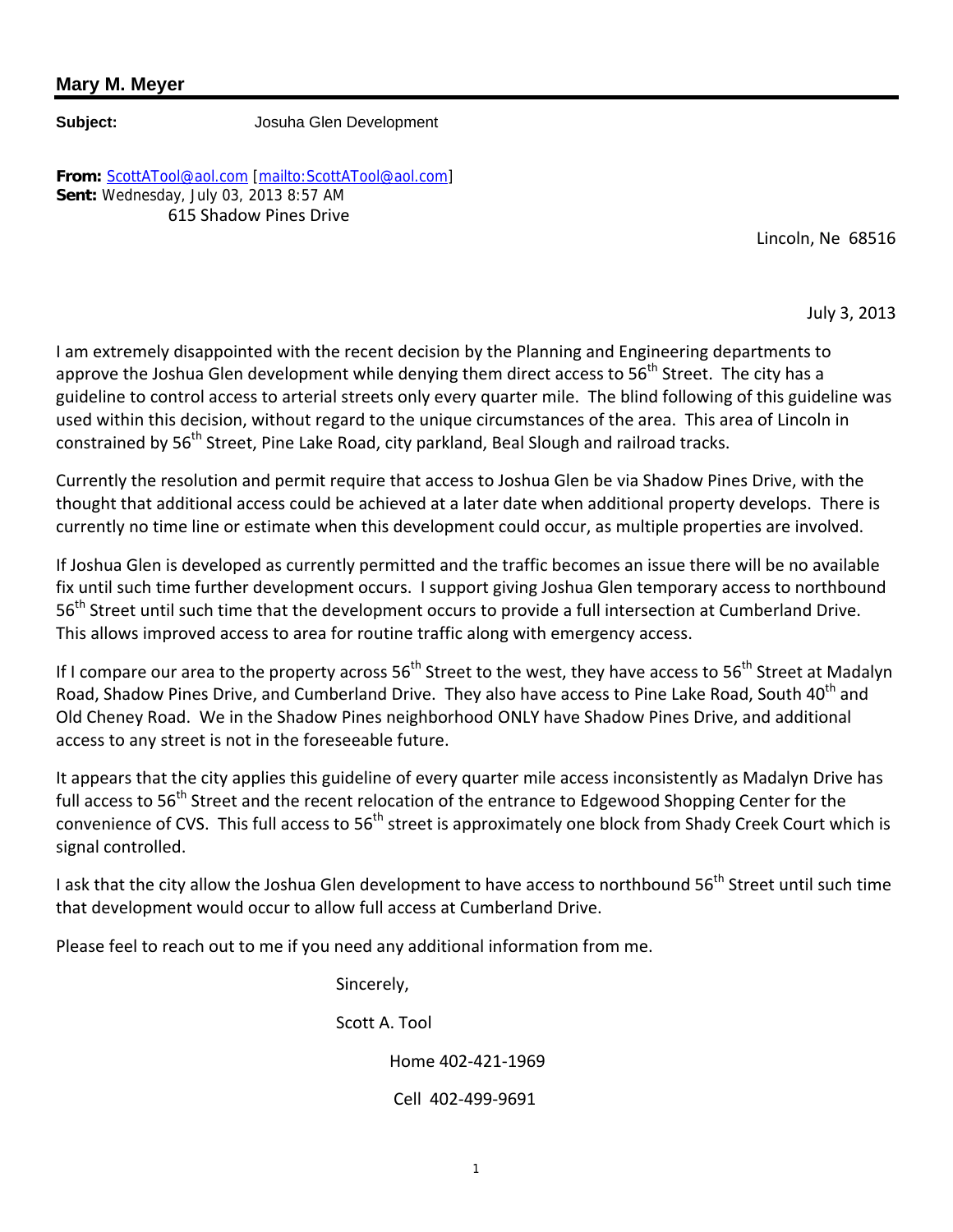#### **Mary M. Meyer**

| From:    | Jean Preister                                                                                                                                                                                                                                                           |
|----------|-------------------------------------------------------------------------------------------------------------------------------------------------------------------------------------------------------------------------------------------------------------------------|
| Sent:    | Wednesday, July 03, 2013 10:01 AM                                                                                                                                                                                                                                       |
| To:      | 'ScottATool@aol.com'; Doug Emery; Jon Camp; Jonathan A. Cook; Carl B. Eskridge; Leirion<br>Gaylor Baird; Roy A. Christensen; Mary M. Meyer; Marvin S. Krout; Steve S. Henrichsen;<br>Paul D. Barnes; Brian Will; Christy J. Eichorn; Roger A. Figard; Dennis D. Bartels |
| $Cc$ :   | 'Mike Eckert'; Teresa Meier; Miki Esposito                                                                                                                                                                                                                              |
| Subject: | RE: Joshua Glen Development                                                                                                                                                                                                                                             |

Dear Mr. Tool:

Thank you for providing a copy of your concerns expressed to City Council members about the Planning Commission's action on Special Permit No. 13022, Joshua's Glen Community Unit Plan, generally located at South 56<sup>th</sup> Street and Shadow Pines Drive. Resolution No. PC-01343.

Please be advised that the action by the Planning Commission is final, and that the community unit plan will not receive formal review and action by the City Council unless it is appealed to the City Council within 14 days following the action by the Planning Commission.

Your message does not indicate that you wish to appeal the action by the Planning Commission. If you do, I am providing you with the link to the appeal form which must be filed with the City Clerk on or before July 10, 2013, at 4:30 p.m. If an appeal is filed, the special permit will be scheduled on the City Council agenda.

If you have any questions or if we can be of any further assistance, please do not hesitate to contact me at 402-441-6365 or plan@lincoln.ne.gov, or the project planner, Brian Will, at 402-441-6362, bwill@lincoln.ne.gov.

http://lincoln.ne.gov/city/plan/dev/forms/cityappeal.pdf

Thank you.

**--Jean Preister, Administrative Officer Planning Department 402-441-6365** 

**From:** ScottATool@aol.com [mailto:ScottATool@aol.com] **Sent:** Wednesday, July 03, 2013 8:57 AM **To:** Doug Emery; Jon Camp; Jonathan A. Cook; Carl B. Eskridge; Leirion Gaylor Baird; Roy A. Christensen; Mary M. Meyer; Jean Preister; Marvin S. Krout; Steve S. Henrichsen; Paul D. Barnes; Brian Will; Christy J. Eichorn; Roger A. Figard; Dennis D. Bartels **Subject:** Josuha Glen Development

5615 Shadow Pines Drive

Lincoln, Ne 68516

July 3, 2013